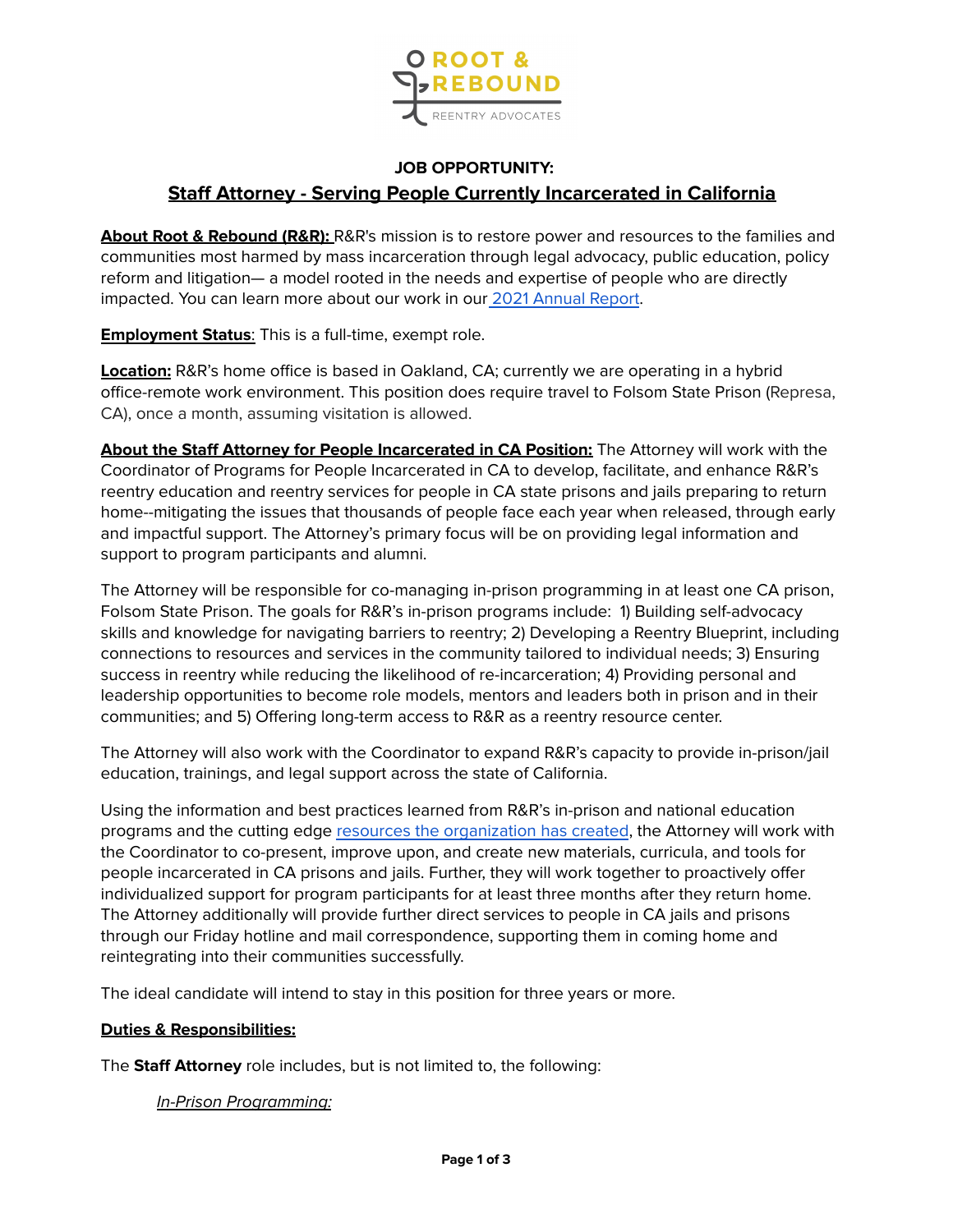

- Work with Staff Attorney for People Incarcerated in CA to implement the Roadmap to Reentry program at FSP (and possibly other prisons in the future) by improving upon training materials for and facilitating workshops
	- Current expectation is to facilitate workshops at FSP two weekdays a month (and the expectation may increase).
- Work with the Coordinator to leverage R&R's existing in-prison curricula, social service referrals, and cutting edge reentry planning resources to develop individualized Reentry Blueprints for in-prison program participants that both: 1) outline their plans for returning home; and 2) connect them to social services, reentry organizations, and relevant resources (e.g., public benefits, housing, food, etc.) to help them realize their goals. The Attorney will focus on issue-spotting and providing relevant legal information;
- Communicate with program participants and alumni via telephone and mail.
- Proactively reach out to all program participants for three months after release to assess reentry legal and more holistic needs and offer related support and referrals. Therefore, provide continued support as needed.
- Provide continued support to alumni from previous in-prison programs to sustain the program more autonomously;
- Inform R&R advocacy work with knowledge/experience acquired through programming.

### Reentry Support and Social Services Connections:

● Build and maintain strong relationships with community partners and CDCR liaisons to create strong community support for the people returning home.

### Reentry Hotline, Prison Mail and Direct Services Work:

- Serve as part of the legal support team on R&R's weekly Reentry Hotline by conducting holistic reentry legal intakes, helping currently and formerly incarcerated callers identify and navigate reentry barriers, empowering clients to advocate for themselves, and advocating for clients needs across a variety of reentry issues (including those covered in R&R's [Roadmap](http://www.rootandrebound.org/roadmap-to-reentry-guide) to Reentry Guide)
- Conduct research and provide creative, zealous and holistic legal support for clients' reentry legal questions
- Help maintain a strong referral and resource database for the hotline
- Ensure that R&R has strong materials and organizational systems to respond to information and resource requests from incarcerated people who write to R&R.

### Grant Administration:

● Track deliverables for relevant grants and draft grant progress reports.